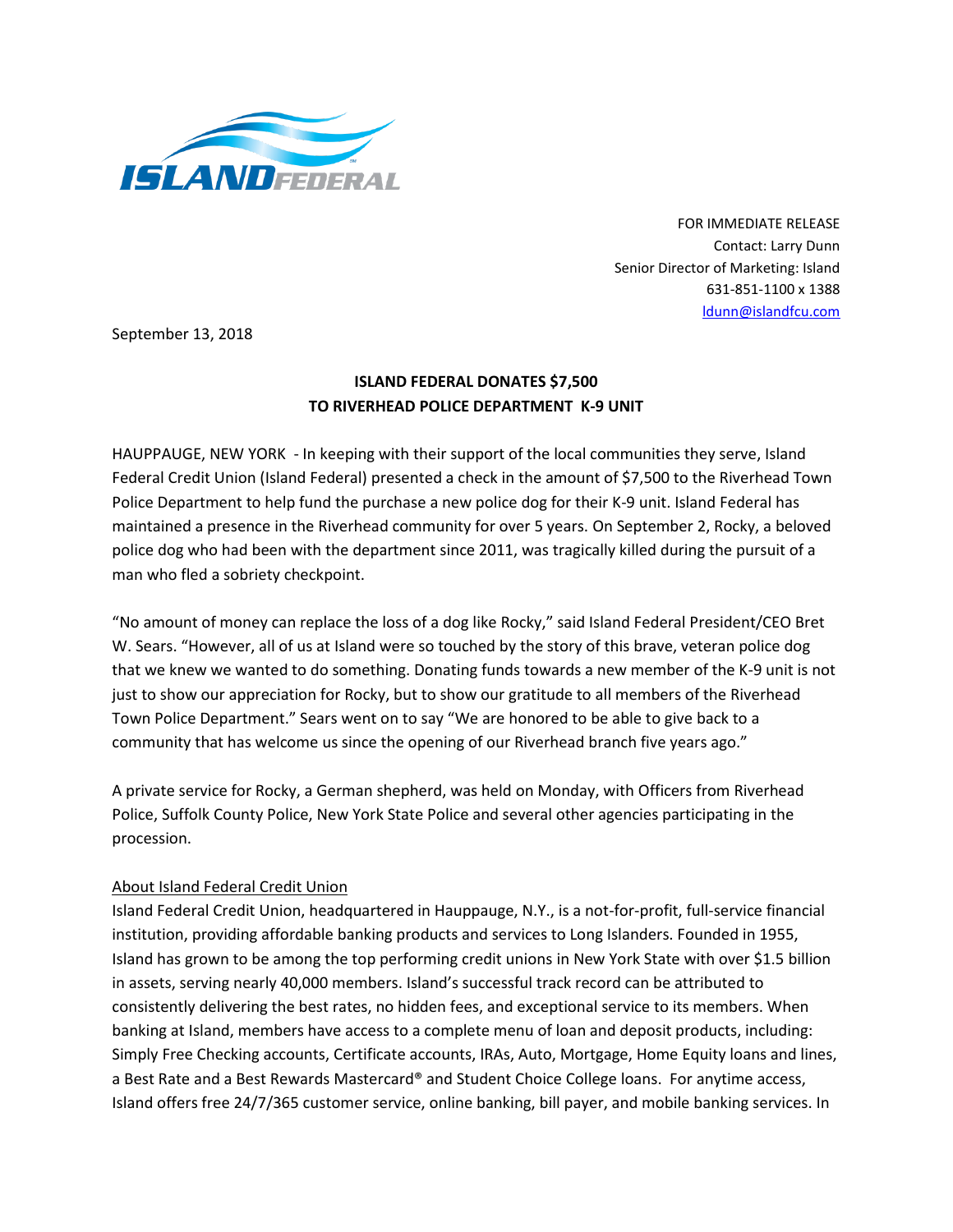2014, Island announced a 10-year, multi-faceted partnership with Stony Brook University that included naming rights of the Island Federal Credit Union Arena, sponsorship of the Stony Brook Film Festival, support of the Long Island State Veterans Home and Stony Brook Children's Hospital as well as providing two branches and more than 14 ATMs on the Stony Brook University campus. In addition to the Stony Brook University locations, Island operates seven full service branches throughout Nassau and Suffolk Counties, located in Bellmore, Hauppauge, Hicksville, Massapequa, Sayville, Selden and Riverhead, which is located at 1071 Old Country Road in the Dunkin Donuts Shopping Center at the Circle. Island members can also access their accounts at more than 100 shared branches on Long Island, and over 1,000 surcharge-free ATMs on Long Island. For more information about Island, stop by the any branch, visit their website, islandfcu.com or call (631) 851-1100.

##